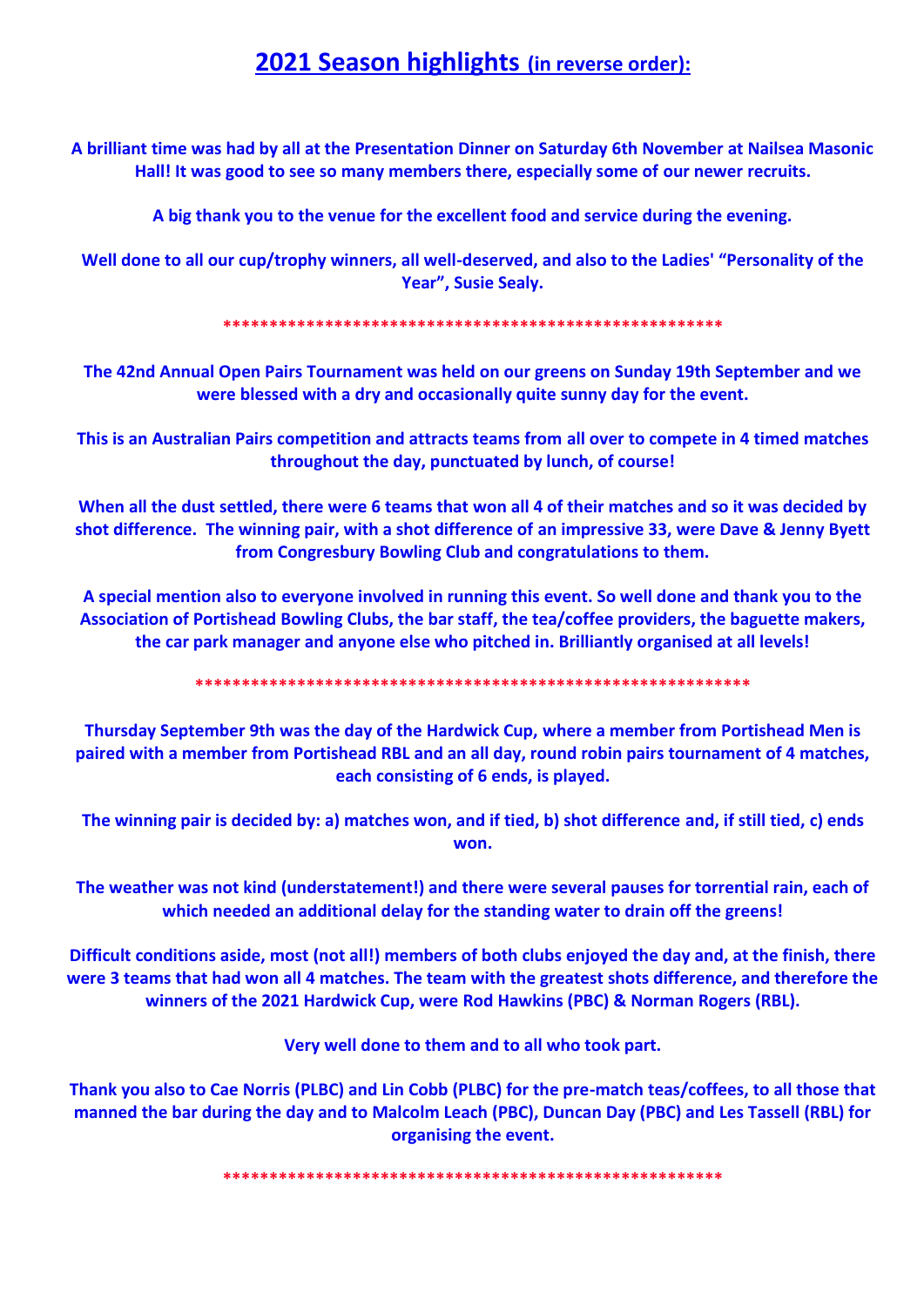**The Club held their Competition Finals over the August Bank Holiday weekend when all the Ladies matches were contested and all but one of the remaining Men's (the last one was held on Thursday 2nd September @ 10.30 am). All games were hotly contested with some top-quality bowls being delivered.**

## **The results were as follows:**

| <b>Men</b>                                                                                | <b>Ladies</b>                                                                                                                    |
|-------------------------------------------------------------------------------------------|----------------------------------------------------------------------------------------------------------------------------------|
| <b>Championship (Presidents Cup):</b>                                                     | <b>Championship (Pennine Cup):</b>                                                                                               |
| Winner: Niall Morrissey / Runner-Up: Richard Brake                                        | Winner: Marilyn Withey / Runner-Up: Janet Linaker                                                                                |
| <b>Sid Woods Trophy:</b>                                                                  | <b>Joan Neville Salver:</b>                                                                                                      |
| Winner: Dennis Poulston / Runner-Up: Niall Morrissey                                      | Winner: Diane Poulston / Runner-Up: Liz Parker                                                                                   |
| <b>Fixed Jack:</b>                                                                        | <b>Fixed Jack:</b>                                                                                                               |
| <b>Winner: Rod Hawkins / Runner-Up: Niall Morrissey</b>                                   | <b>Winner: Sue Tassell / Runner-Up: Maggie Wilks</b>                                                                             |
| <b>Gordano Cup (Pairs):</b>                                                               | Pairs:                                                                                                                           |
| <b>Winners: Niall Morrissey &amp; Mike Berryman</b>                                       | <b>Winners: Maggie Wilks &amp; Liz Parker</b>                                                                                    |
| <b>Runners-Up: Rod Hawkins &amp; Dave Taylor</b>                                          | <b>Runners-Up: Julia Hawkins &amp; Jenny White</b>                                                                               |
| <b>Thirtle Salver (Veterans):</b><br>Winner: Stewart Calderwood / Runner-Up: Gordon Pears | <b>Veterans Pairs:</b><br><b>Winners: Margaret Reader &amp; Jenny Brown</b><br><b>Runners-Up: Myra Ringrose &amp; Pam Taylor</b> |
| <b>Silver Jubilee Trophy:</b>                                                             | <b>Triples:</b>                                                                                                                  |
| Winner: Gordon Pears / Runner-Up: Mike Berryman                                           | <b>Winners: Cay Norris, Maggie Wilks &amp; Rita Pears</b>                                                                        |
| <b>Hayes Cup (Points):</b>                                                                | <b>Runners-Up: Hazel Aspinall, Diane Poulston &amp;</b>                                                                          |
| Winner: Mike Berryman / Runner-Up: Rod Hawkins                                            | <b>Jenny Brown</b>                                                                                                               |
| <b>Hardwick Cup (PBC/RBL Pairs)</b>                                                       | 2 Wood Singles:                                                                                                                  |

**Hardwick Cup (PBC/RBL Pairs) Winners: Rod Hawkins (PBC) & Norman Rogers (RBL)**

**2 Wood Singles: Winner: Janet Linaker / Runner-Up: Helen Luffman**

**R Mansell Salver (Points): Winner: Sue Tassell / Runner-Up: Helen Luffman**

**\*\*\*\*\*\*\*\*\*\*\*\*\*\*\*\*\*\*\*\*\*\*\*\*\*\*\*\*\*\*\*\*\*\*\*\*\*\*\*\*\*\*\*\*\*\*\*\*\*\*\*\*\*\*\*\*\*\*\*\***

**Portishead Men held three of their Competition finals on Monday 23rd August. They were due to be held the following week on Sunday 29th but, as the Men were hosting NSBA Finals games that day, and it would be "all hands to the pump", it was decided to bring them forward. Sadly, that meant that the level of support was not what it could have been, which was a shame, as the three matches produced some quality bowling from all involved.**

**All but one of the remaining finals for the Men were held on Monday 30th August and the last remaining final was on Thursday 2nd September at 10.30am.**

**\*\*\*\*\*\*\*\*\*\*\*\*\*\*\*\*\*\*\*\*\*\*\*\*\*\*\*\*\*\*\*\*\*\*\*\*\*\*\*\*\*\*\*\*\*\*\*\*\*\*\*\*\*\*\*\*\*\*\*\***